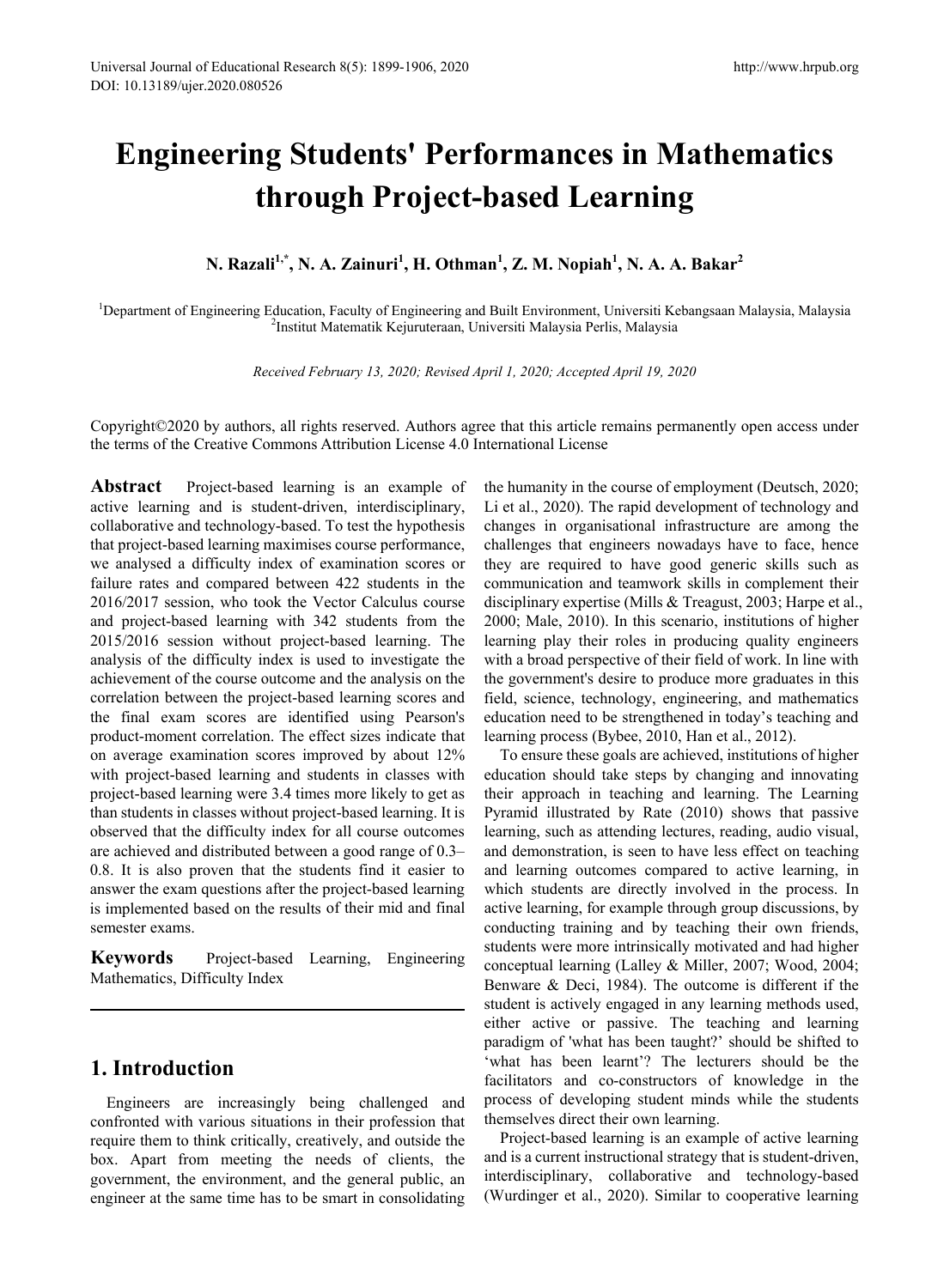where the learning process is student-centric (Saad, A., 2020), the students have to work in groups to solve challenging problems based on the curriculum. They have to gather information from variety of sources and synthesise, analyse and derive knowledge from them. This process is able to develop teamwork skills, information analysis skills, skills to teach friends, decision-making skills from data analysis and reflection skills on the ongoing learning process (Krajcik & Blumenfeld, 2006; Carlson & Sullivan, 1999). Adderly (1975) defined project-based learning as follows:

- 1. Involves the solution of a problem; often, though not necessarily, set by the student himself/herself.
- 2. Involves initiative by the student or group of students, and necessitates a variety of educational activities.
- 3. Commonly results in an end product (e.g. thesis, report, design plans, computer programme, and model).
- 4. Work often goes on for a considerable length of time.
- 5. Teaching staff are involved in an advisory, rather than authoritarian, role at any or all of the stages – initiation, conduct, and conclusion.

Aspect (3) is crucial and distinguishes project-based learning and problem-based learning (Mills & Treagust, 2003). Three general models of project work for educational purposes are listed below:

- 1. Project Exercise: Students should apply knowledge and techniques already acquired to an academic issue in a subject area already familiar to them. This represents the most traditional kind of project-based learning.
- 2. Project Component: Related to real world issues, interdisciplinary in nature and has a broader and larger scope. Develops problem-solving abilities and a capacity for independent work. Often, traditionally taught courses are studied in parallel with the project course.
- 3. Project Orientation: Denotes the entire curriculum philosophy of a programme of study; the project that students complete from the entire basis of their university education, while instructional teaching is provided only to supplement the requirement of the project topics.

Project exercise is the capstone event designed to integrate the subject material learnt during a specific course and is typically a teacher-centred project. This type of project-based learning is typically conducted during the final year of study. In contrast, project component and project orientation tend to leave more scope for student-centredness. In promoting active learning in higher education, the Department of Engineering Education (DEEd), took initiative by implementing project-based learning, specifically the project component model, as one of the teaching and learning methods in the Engineering

Mathematics 1 course (Vector Calculus) for the 2016/2017 academic session. This course is the first mathematics course that engineering students in the Faculty of Engineering and Built Environment, Universiti Kebangsaan Malaysia has to take. Based on previous research, it is observed that students find it difficult to understand engineering mathematics courses and the failure rate is high (Tang, Voon & Julaihi, 2009; Othman et al., 2012). The purpose of this study is to investigate the course outcome achievement and the performance of the students in terms of their ability to answer the exam questions before and after the implementation of project-based learning.

# **2. Methodology**

A total of 422 students in session 2016/2017 who took the Vector Calculus course were involved in this study and 342 students from session 2015/2016 were used as control items in determining the effectiveness of the project in overall performance. All students are from four different departments i.e. the department of civil engineering, the department of mechanical and structural engineering, the department of chemical and process engineering and the department of electric and electrical engineering. There are one lecturer and one tutor involved for each department in teaching this course making a total of 4 lecturers and 4 tutors for each session. The method of measurement was carried out by:

- i) Measuring the difficulty index:
	- Before and after project-based learning was implemented for students in session 2016/2017.
	- Between students from session 2015/2016 who did not participate in project-based learning and students in session 2016/2017.
- ii) Measuring the passing rate/failure rate between students from sessions 2016/2017 and 2015/2016 and thereby measuring the correlation i.e. whether there is a relationship between the performance in final exams with a project. This measurement was carried out using Pearson's product-moment correlation coefficient.

There are six Course Outcomes (COs) for this course. CO1 is the most important element in which students should understand the basics of the surface in spaces such as a sphere, ellipsoid, paraboloid, hyperboloid and others. CO2 and CO3 focus on partial derivatives and their applications while CO4 and CO5 cover the topics of integration and their applications. CO6 is the final outcome and is an introduction to the differentiation and integration of complex functions. Table 1 shows the Course Outcome matrix for this subject.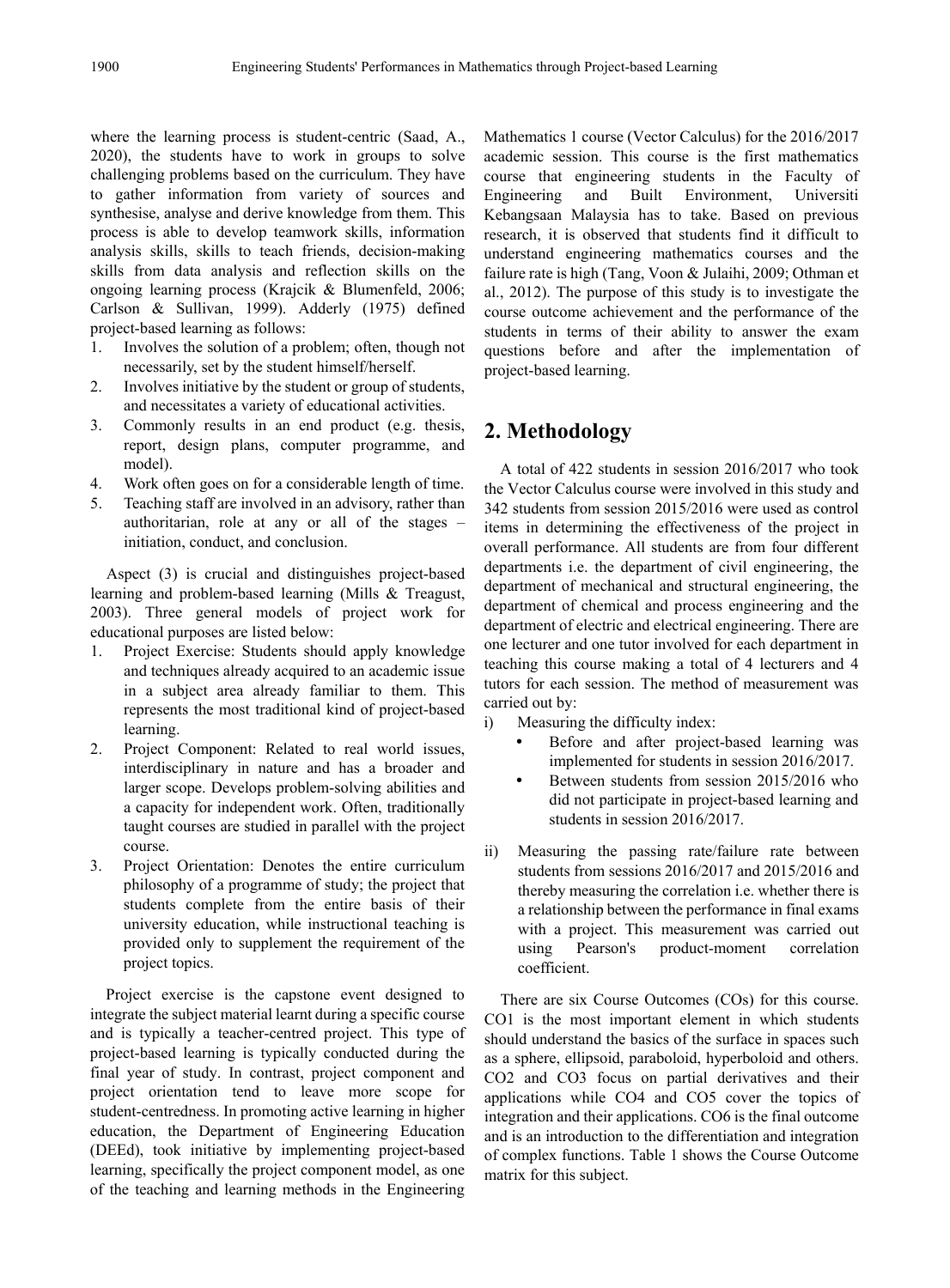**Table 1.** Course outcome for Vector Calculus course.

| Course Outcome  | Description                                                                                                              |
|-----------------|--------------------------------------------------------------------------------------------------------------------------|
| CO <sub>1</sub> | Understand the basics of surfaces in space                                                                               |
| CO <sub>2</sub> | Able to apply the basic concepts of partial derivatives                                                                  |
| CO <sub>3</sub> | Understand and able to apply the concepts of vector function, vector field, scalar field, gradient, divergence and curl. |
| CO <sub>4</sub> | Able to apply the concepts of line integral, double integral and triple integral in solving engineering problems.        |
| CO <sub>5</sub> | Able to apply Green's Theorem, Stokes' Theorem, and Gauss' Theorem in solving engineering problems.                      |
| CO6             | Understand basic concepts of differentiation and integration of complex functions.                                       |

**Table 2.** Teaching plan with course outcome for each topic.

| Week | Topic                                                        | Course Outcome  |
|------|--------------------------------------------------------------|-----------------|
|      | Surfaces in Space.                                           | CO <sub>1</sub> |
| 2    | Vector functions.                                            | CO <sub>1</sub> |
| 3    | Motion on a curve. Curvature and components of acceleration. | CO <sub>2</sub> |
| 4    | Partial derivatives. Directional derivatives                 | CO <sub>2</sub> |
| 5    | Tangent planes and normal lines. Divergence and curl.        | CO <sub>3</sub> |
| 6    | Line integrals. Independence of path.                        | CO <sub>4</sub> |
| 7    | Double integrals. Double integrals in polar coordinates.     | CO <sub>4</sub> |
| 8    | Green's theorem. Surface integrals.                          | CO <sub>5</sub> |
| 9    | Stokes' theorem.                                             | CO <sub>5</sub> |
| 10   | Triple integrals.                                            | CO <sub>4</sub> |
| 11   | Gauss' theorem. Change of variables in multiple integrals.   | CO <sub>5</sub> |
| 12   | Sets in the complex plane. Functions of a complex variable   | CO6             |
| 13   | Differentiation of complex functions.                        | CO6             |
| 14   | Integration of complex functions.                            | CO6             |

The lesson plans for each topic along with the Learning Outcomes are mapped in Table 2. Project-based learning is conducted after the mid-semester exam and covers topics 1 to 11. Students are initially required to construct models using the equations for surfaces in space. The model then becomes the basis for understanding the next topics such as determining the curvature of the model, calculating the volume of the built model by using integration, determining the equations for the tangent and normal planes to the model and justifying the theorems learned. The student then presents the project that was implemented in the revision week (week 15).

For both sessions, there are three questions that cover CO1 and CO2 in the mid-semester exam questions. The final exam questions are made up of Parts A and B and consist of CO1 until CO6 as in Table 3 and Table 4. In terms of assessment division, the 2015/2016 session includes 15% quizzes, 5% e-learning, 10% cooperative learning, 20% mid-semester exams and 50% final semester exams. For the 2016/2017 session, assessments for the mid and final exams are the same as the previous session except quizzes and cooperative learning with 10% each, as well as project and e-learning with 5% each.

**Table 3.** Mid-semester and final exam questions and the course outcome for Vector Calculus session 2015/2016

| Part     | Question       | Course outcome (CO) |                 |                 |     |                 |     |
|----------|----------------|---------------------|-----------------|-----------------|-----|-----------------|-----|
|          | No.            | CO1                 | CO <sub>2</sub> | CO <sub>3</sub> | CO4 | CO <sub>5</sub> | CO6 |
|          | Q1             | X                   |                 |                 |     |                 |     |
| Mid-Sem  | Q <sub>2</sub> |                     | Х               |                 |     |                 |     |
|          | Q3             |                     | X               |                 |     |                 |     |
|          | Part A: Q1     | Х                   |                 |                 |     |                 |     |
|          | Part A: Q2     |                     |                 | X               |     |                 |     |
|          | Part A: Q3     |                     | X               |                 |     |                 |     |
|          | Part A: Q4     |                     |                 | X               |     |                 |     |
| Final    | Part A: Q5     |                     |                 |                 | X   |                 |     |
| Semester | Part A: Q6     |                     |                 |                 |     |                 | X   |
|          | Part B: Q1     |                     |                 |                 | X   |                 |     |
|          | Part B:Q2      |                     |                 |                 |     | X               |     |
|          | Part B: Q3     |                     |                 | X               |     |                 |     |
|          | Part B: Q4     |                     |                 |                 |     | X               |     |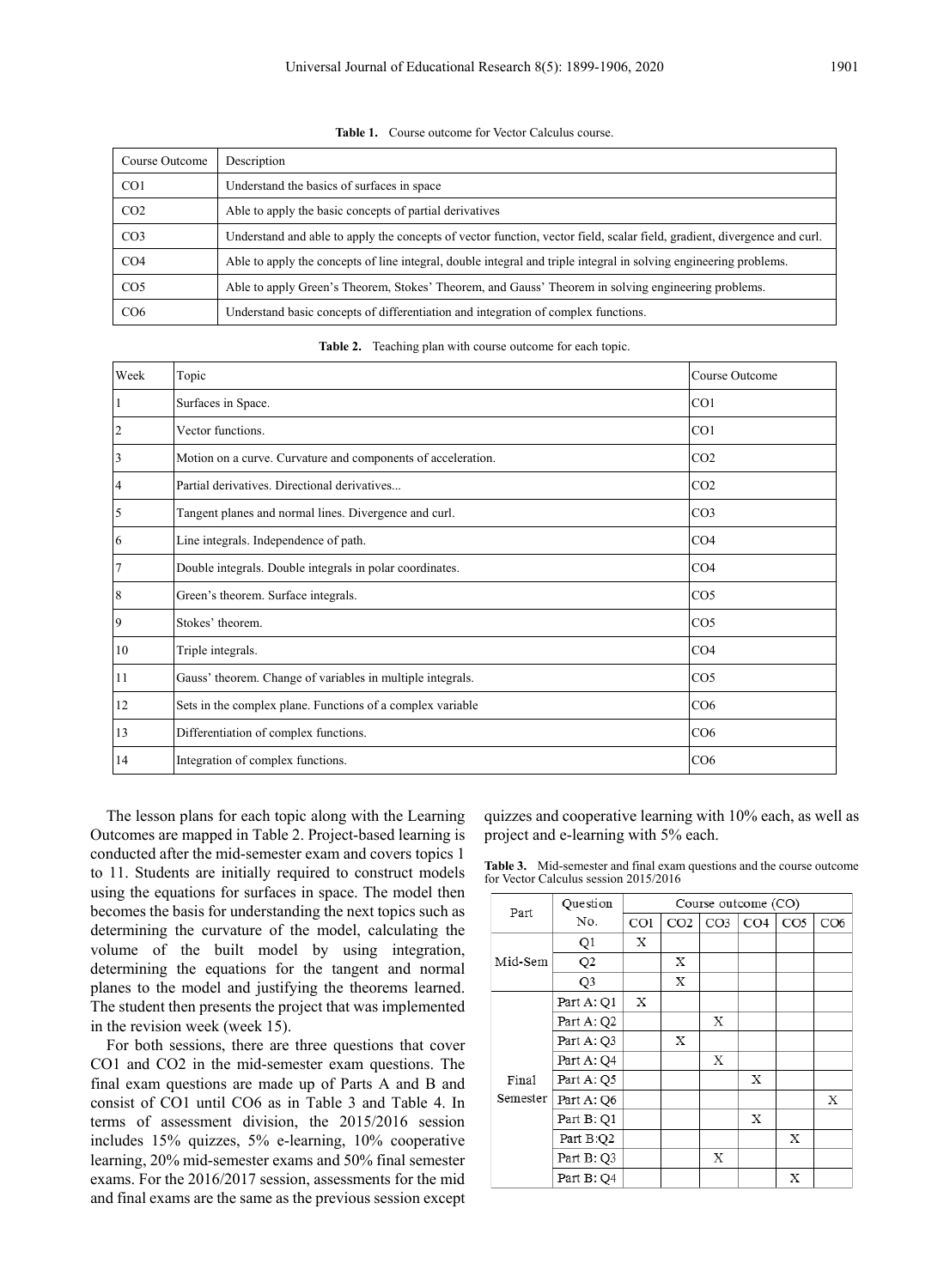| Part     | Question       | Course Outcome (CO) |                 |                 |                 |                 |     |  |
|----------|----------------|---------------------|-----------------|-----------------|-----------------|-----------------|-----|--|
|          | No.            | CO1                 | CO <sub>2</sub> | CO <sub>3</sub> | CO <sub>4</sub> | CO <sub>5</sub> | CO6 |  |
|          | Q1             | X                   |                 |                 |                 |                 |     |  |
| Mid-Sem  | Q <sub>2</sub> |                     | X               |                 |                 |                 |     |  |
|          | Q <sub>3</sub> |                     | X               |                 |                 |                 |     |  |
|          | Part A: Q1     | X                   |                 |                 |                 |                 |     |  |
|          | Part A: Q2     |                     |                 | Х               |                 |                 |     |  |
|          | Part A: Q3     |                     |                 |                 | Χ               |                 |     |  |
| Final    | Part A: Q4     |                     |                 |                 | X               |                 | Х   |  |
| Semester | Part A: Q5     |                     |                 |                 |                 |                 |     |  |
|          | Part B: Q1     |                     | X               |                 |                 |                 |     |  |
|          | Part B:Q2      |                     |                 |                 | X               |                 |     |  |
|          | Part B: Q3     |                     |                 |                 |                 | X               |     |  |

**Table 4.** Mid-semester and final exam questions and the course outcome for Vector Calculus session 2016/2017

#### **2.1. Difficulty Index**

**Table 5.** Classification of difficulty indices



The difficulty index is an instrument used to test the difficulty level of a question. The level can be categorised as easy, moderate and difficult (Chatterjee et al., 2020) and is shown in Table 5. Good questions are at moderate levels ranging from 0.3 to 0.8. Moderate questions can determine whether the Learning Outcomes are achieved or not. Difficult questions with index values approaching 0 can be used to determine high-achieving and outstanding students. The formula for calculating the difficulty index is as follows:

Differentifying 
$$
\text{Diffrically Index}_{\text{question}(i)} = \frac{M_{T(i)} + M_{R(i)}}{N * m_i}
$$

where

|  |  | $M_{T(i)} =$ total marks of high students performance group |  |
|--|--|-------------------------------------------------------------|--|
|  |  |                                                             |  |

 $M_{R(i)}$  = total marks of low students performance group

 $\overline{N}$  $=$  total number of student for both groups

 $=$  total marks for question i  $m_i$ 

where

#### **2.2. Pearson Product-Moment Correlation Coefficient Test**

For Pearson's product correlation coefficient, *r* test is used to examine, measure and visualise the existence and strength relationship between two continuous variable data i.e. in this case the scores of projects obtained with the final exam scores and also between the marks of the mid-semester exams and final exam scores.

If all the assumptions are met, the Pearson product moment correlation coefficient, *r* can be found by using two hypotheses:

 $H<sub>0</sub>$ : No linear relationship between the project scores results and the final exam results

 $H<sub>1</sub>$ : There is a linear relationship between the project scores results with the final exam results and,

 $H<sub>0</sub>$ : There is no linear relationship between the results of the mid-semester exam with the results of the final exam

 $H<sub>1</sub>$ : There is a linear relationship between the results of the mid-semester exam with the results of the final exam

# **3. Results and Discussion**

Figure 1 shows the difficulty index value for each CO calculated for students from the 2016/2017 session. The comparison is done between the mid and final exam results. The average value of the difficulty index is calculated for questions with the same CO. The index value before the project was implemented is taken based on the mid-semester exam score while the index value after the project was done is calculated based on the final exam score. Only the difficulty index from two COs is taken since they are both tested in mid and final exam questions. Based on the figure, it can be seen that the index values for final exam questions (0.587 and 0.509) are bigger and lie at the top of the graph compared to the index values for the mid-semester exam (0.512 and 0.466). This result indicates that the students found it easier to answer final exam questions compared to mid-semester exam questions.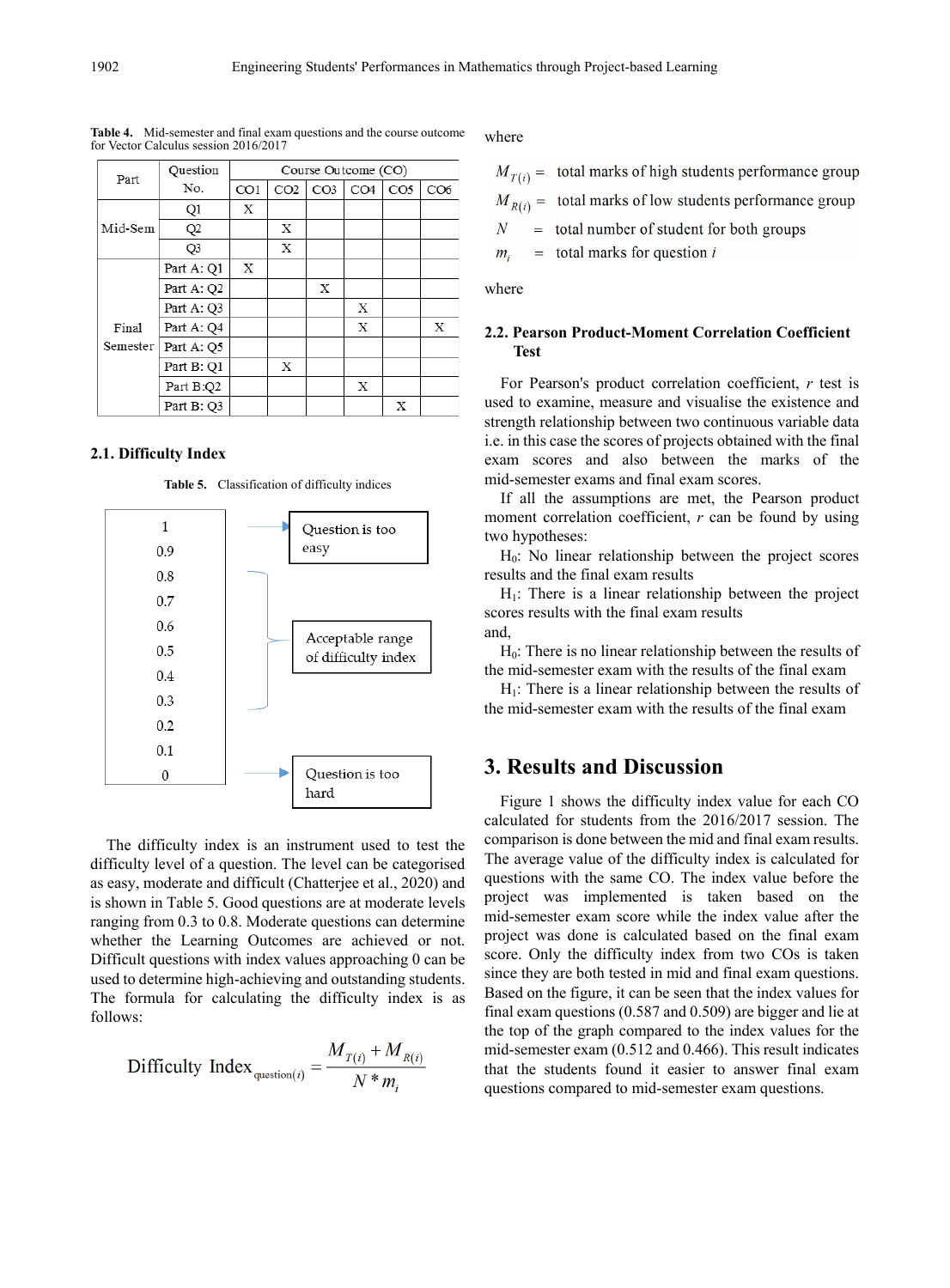

**Figure 1.** Difficulty index for mid and final exam paper session 2016/2017



**Figure 2.** Difficulty index for mid-semester exam paper for 2015/2016 and 2016/2017 sessions

Figure 2 shows a comparison of the difficulty index values based on the mid-semester exam score between the students from 2015/2016 who did not perform the project-based learning and students from the 2016/2017 session. It can be seen that all questions that include CO1 and CO2 are in the good range between 0.4–0.7. In terms of students' ability to answer, it is observed that students from the 2015/2016 session feel that these questions are easier to answer than students from the 2016/2017 session. This can be seen based on the position of the graph that lies above and approaching the index value of 1.

In Figure 3, the difficulty index value is compared

between students from both sessions based on the result from the final exams. The final exam questions are in a moderate range between 0.3–0.6. In this figure, different trends can be seen where the index values for the 2016/2017 session are greater than the index values for the 2015/2016 session for most COs. The 2016/2017 students feel that the CO1, CO3, CO4, CO5 and CO6 questions are easier to answer than the students from previous session, with the exception of the CO2 questions. This can be seen based on the difficulty index graph that lies at the top for session 2016/2017 in all COs except CO2.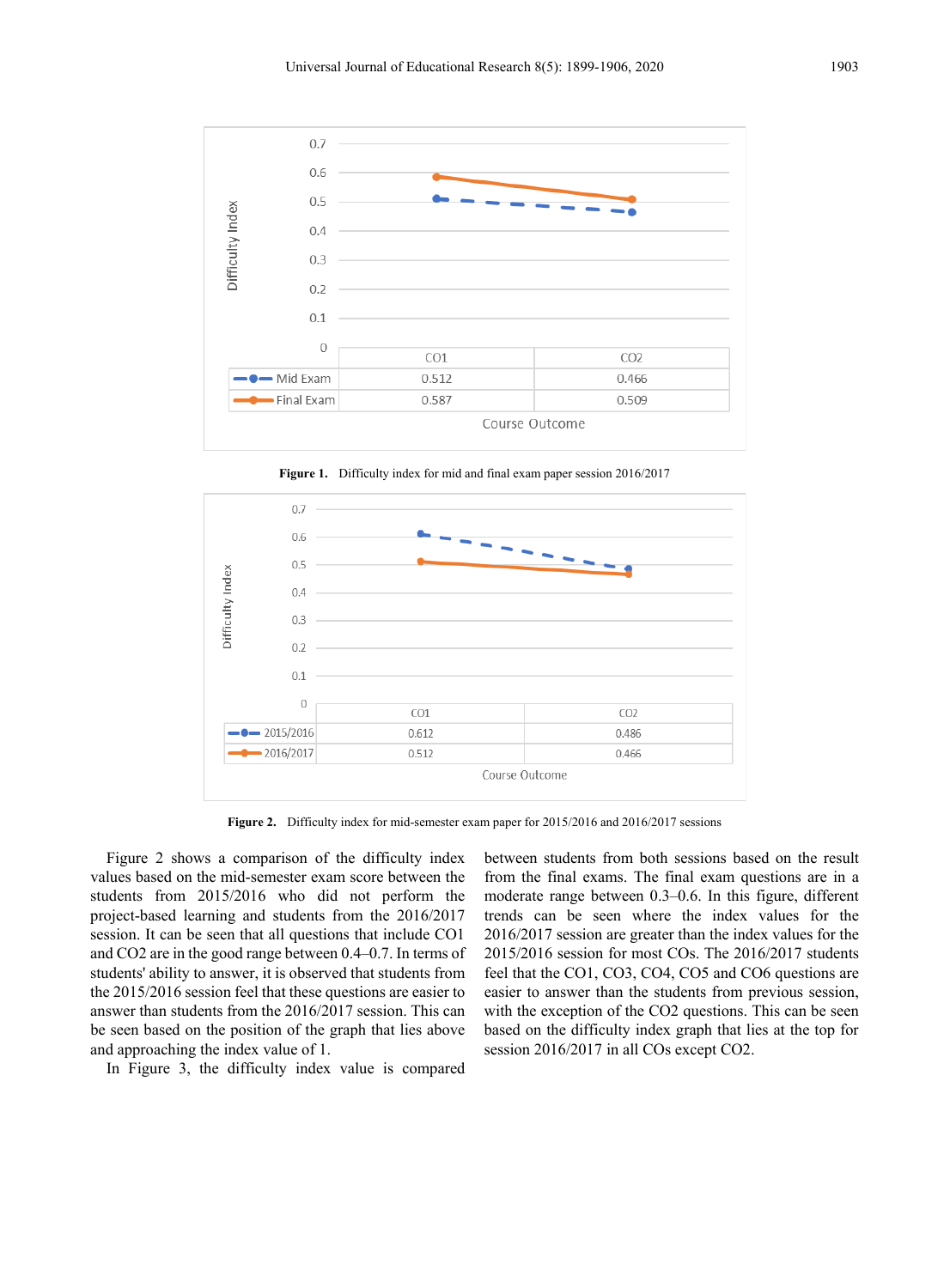

**Figure 3.** Difficulty index for final exam paper for 2015/2016 and 2016/2017 sessions



**Figure 4.** Percentage of students with each grade for 2015/2016 and 2016/2017 sessions

In Figure 4, we present the overall percentage including continuous assessments for both sessions. It is observed that the overall percentage of students with good grades increased for the 2016/2017 session compared to the 2015/2016 session especially for A where 17% of students obtained this grade in the 2016/2017 session compared to 5% in the previous year. Likewise, for grades  $A_-, B_+$  and  $B$ , where each grade recorded an increase of 5%, 4%, and 1%, respectively. The percentages of students with poor grades from B to D are lower in the 2016/2017 session compared to the previous session. Grade D recorded a significant drop where 0% of the 2016/2017 session students gained this grade compared to 10% in the previous session. However, the percentage of students earning E for the

2016/2017 session slightly increased to 9% compared to 6% from the previous session.

In terms of the correlation between the final score and project-based learning score, it can be seen that the relation is weak (Pearson's 0.123 correlation) and indicates that the linear assumptions are not met. This means that the project scores do not have a big impact on the final score with an  $r^2$ value of only 1.5% of project score contributing to the final exam scores. The correlation of the final and mid-semester scores is however moderately positive with a value of 0.658 and 43.2% of the final score contributed by the results of the mid-semester exam results. This can be seen in Figures 5 and 6 and summarised in Table 6.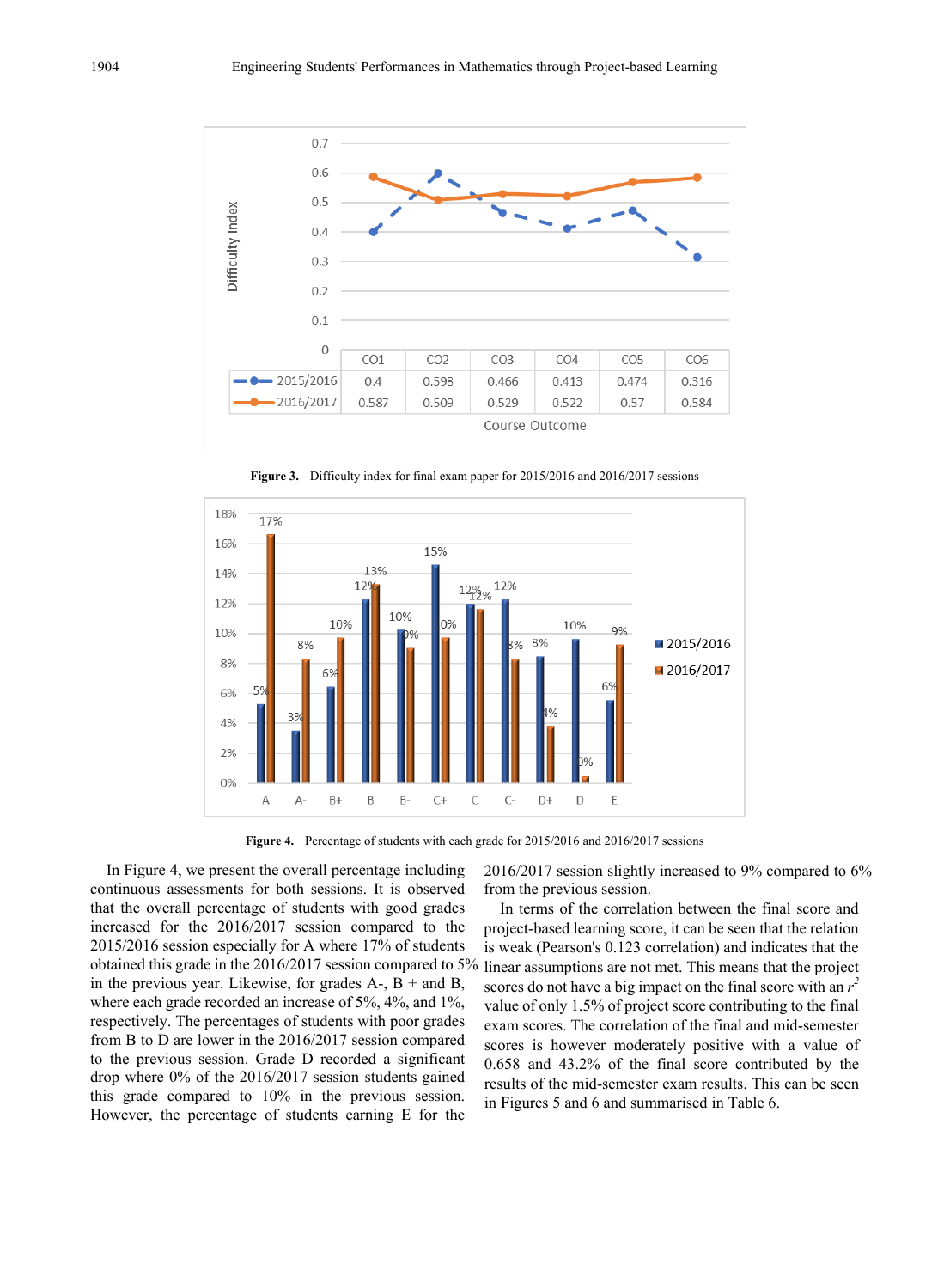



**Figure 5.** Relation between project and final exam scores for 2016/2017 session

**Figure 6.** Relation between mid and final exam scores for 2016/2017 session

| Courses         |     | Pearson Correlation, r | Sig. (p-value) | $\mathbb{R}^2$ |
|-----------------|-----|------------------------|----------------|----------------|
| Final – Project | 422 | 0.123                  | 0.000          | 0.0151         |
| Final - Mid     | 422 | 0.658                  | 0.000          | 0.4326         |

**Table 6.** Pearson's product-moment correlation coefficient